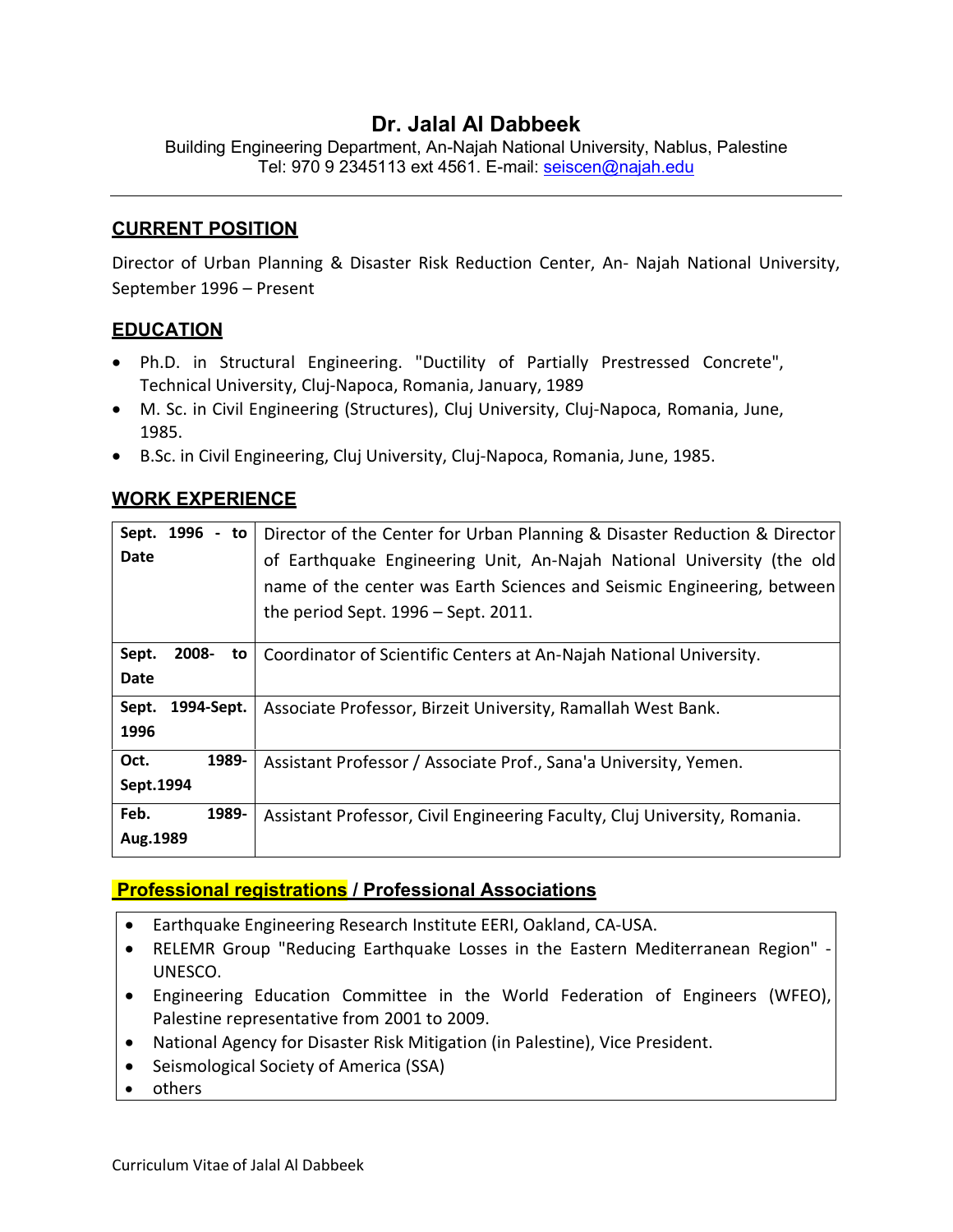- Engineering Education Committee in the Federation of Arab Engineers Palestine representative.
- Jordanian / Palestinian Engineers Association.

### **Key Qualifications:**

- Dr. Al Dabbeek, the director of Urban Planning & Disaster Risk Reduction Center & Director of Earthquake Engineering Unit at An-Najah National University, is a recognized authority in Earthquake Engineering and Disaster Risk Reduction in Palestine.
- He has a 27 years experience in earthquake engineering, seismic design of buildings, seismic retrofitting of existing buildings, strategic planning for disaster risk reduction (risk assessment, risk management and risk maps), and seismic site effect and urban planning.
- In addition to **professional experience listed briefly below**, he worked as Project Consultant/Team Leader for a number of distinguished national projects and activities:
	- o Studying the landslides which occurred in West Bank in 1997, 2003, 2005 and 2012 giving the suitable solutions and supervising the implementation. Studying the capacity and stability of cavities in the North Mountain area (North West of Nablus).Urban Planning in Municipalities and Joint Services Councils-Basic Survey Project (MDLF).
	- o Conducting several workshops in West Bank: "Making Cities Resilient Campaign" in cooperation with UNISDR, Municipalities and Ministry of Local Government (2010 – 2012).
	- o Participating in the technical advisory committee of the Nablus municipality, as a representative of An Najah National University.
	- o Conducting assessment of seismic site effect for Rawabi first Palestinian planned city (2010).
	- o Conducting geophysical investigation of Al-Menya Sanitary Landfill Site, using seismic technique, Hebron-Palestine, (2010), funded by WB.
	- o Team Leader of the renovation and conservation of Khan Al-Wakala project, Nablus old city in cooperation with the European Commission, UNESCO and Nablus Municipality, (2005 – 2008).
	- o Conducting the first Palestinian research in the field of seismic vulnerability of buildings and earthquake scenarios. The research covered most of the major cities in Palestine and it was done in cooperation with related municipalities and with Engineering Association, (1999 – 2009).
	- o Served as a consultant for the Welfare Association Old City of Jerusalem Revitalisation Programme, (from 2008 to date), in the field of earthquake design of buildings and structural upgrading of historical buildings.
	- o Participating in Revitalization and Rehabilitation Plan for the Old Town of Nablus City (*Welfare Association*).
	- o Preparing an assessment on disaster risk reduction and need assessment in the Occupied Palestinian Territory, funded by UNDP (2008).
	- o Participating in national committees for seismic design of buildings, seismic risk reduction, land use planning, building license rules and regulations.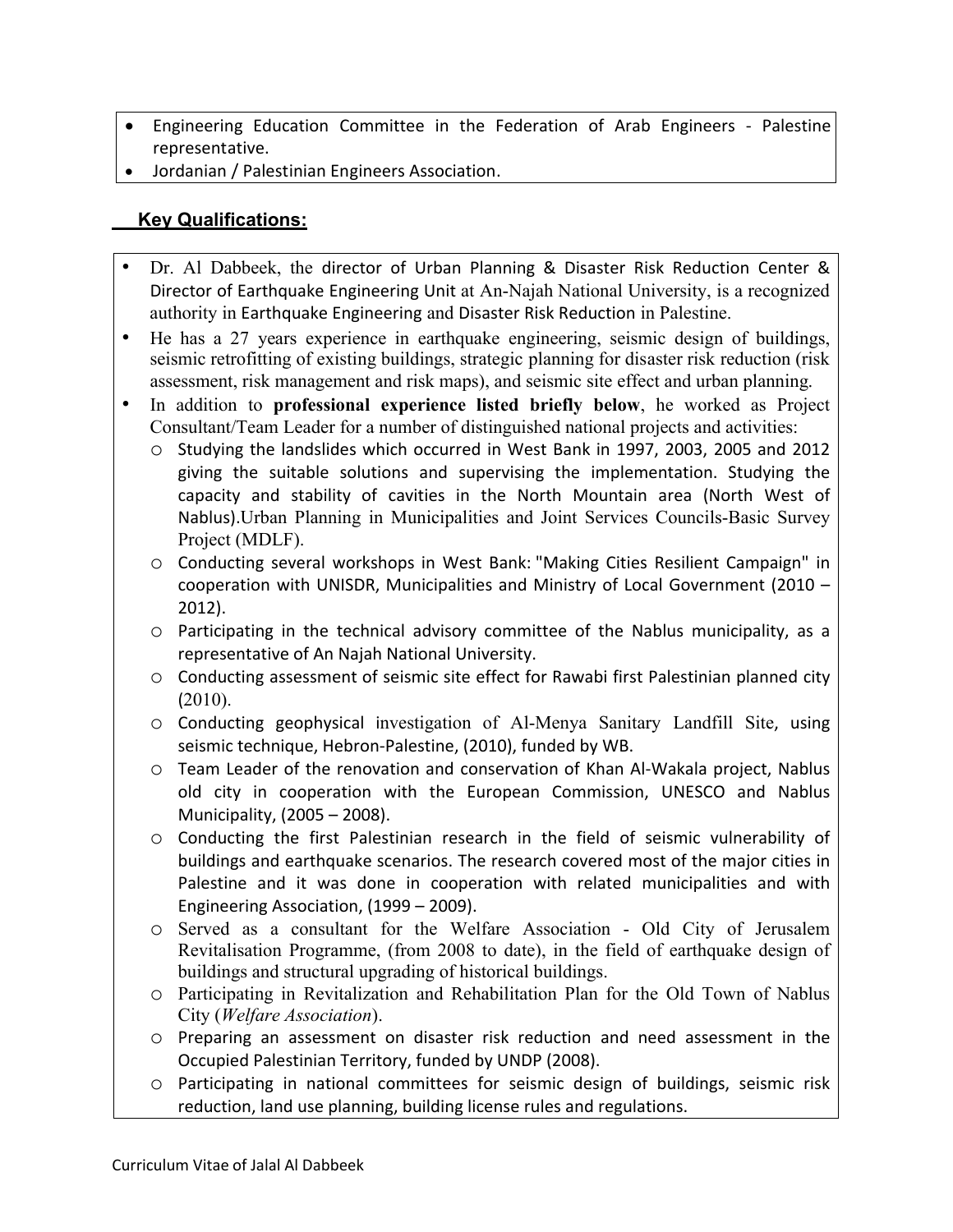- o Participating in superior technical committee for renovation and reconstruction of damaged buildings and infrastructures in Nablus city (An-Najah National University representative) in cooperation with Nablus Municipality and other Institutions (2002  $-2004$ ).
- $\circ$  Conducting post-disaster damage assessments (2002 2003) in cooperation with Nablus municipality and UNDP.
- o Participating in managing Employment Generation Programme EGP Phases II and III- (conservation, rehabilitation and reconstruction of Nablus city in 2002 and 2003) in cooperation with Nablus municipality, funded by Norway.
- o Participating in the land use planning studies and developing Al-Bathan area in Nablus region for tourisms, in cooperation with Nablus Governorate and several institutions (1997 – 1998).
- o Others, see professional experience listed below.

He attended and participated in numerous local and international workshops, conferences, and seminars. Finally, he published a number of papers in local and international journals.

# *PROFESSIONAL EXPERIENCE:*

| 1989 - 1994 | Technical consultant for several institutes and companies in Yemen in the<br>field of seismic design of buildings and infrastructures, seismic retrofitting<br>(rehabilitation) of existing buildings, seismic site effect, seismic design of<br>buildings, disaster management and risk reduction.<br>Organizing and conducting continuing education programs in earthquake<br>٠<br>engineering at Sana'a University, Yemen.<br>Chairman of the scientific committee of the first conference in earthquake<br>engineering at Sana'a University, Yemen.                                                                                                                                                                                                                                                                                                                                |
|-------------|----------------------------------------------------------------------------------------------------------------------------------------------------------------------------------------------------------------------------------------------------------------------------------------------------------------------------------------------------------------------------------------------------------------------------------------------------------------------------------------------------------------------------------------------------------------------------------------------------------------------------------------------------------------------------------------------------------------------------------------------------------------------------------------------------------------------------------------------------------------------------------------|
| 1994<br>to  | Technical consultant and inte expert for several international organizations<br>$\bullet$                                                                                                                                                                                                                                                                                                                                                                                                                                                                                                                                                                                                                                                                                                                                                                                              |
| date        | (UNESCO, UNDP, UNISDR, UNESCO, USAID, WB etc) in the field of<br>disaster risk assessments, need assessment, disaster management, capacity<br>buildings, emergency preparedness, awareness programs,<br>seismic<br>vulnerability of buildings and infrastructures, and rehabilitation of existing<br>reinforced concrete and historical buildings.<br>Participating in regional and international research projects (funded by<br>$\bullet$<br>USAID-MERC, DFG-Germany, GFZ-Germany, Rothschild, SDC etc) in<br>the following subjects: seismicity of the Dead Sea Rift (seismicity of the<br>region), earthquake hazard maps and building codes, seismic performance<br>of historical buildings, seismic vulnerability of Palestinian common<br>buildings, earthquake scenarios and risk maps, .etc.<br>Conducting projects, studies and other scientific activities in favor of<br>٠ |
|             | Palestinian Municipalities, Institutions and Ministries in Palestine.                                                                                                                                                                                                                                                                                                                                                                                                                                                                                                                                                                                                                                                                                                                                                                                                                  |
|             | Participating in national committees for seismic design of buildings,<br>$\bullet$<br>seismic risk reduction, land use planning, building license rules and<br>regulations.                                                                                                                                                                                                                                                                                                                                                                                                                                                                                                                                                                                                                                                                                                            |
|             | Conducting studies on seismic site effect, damage assessment, seismic                                                                                                                                                                                                                                                                                                                                                                                                                                                                                                                                                                                                                                                                                                                                                                                                                  |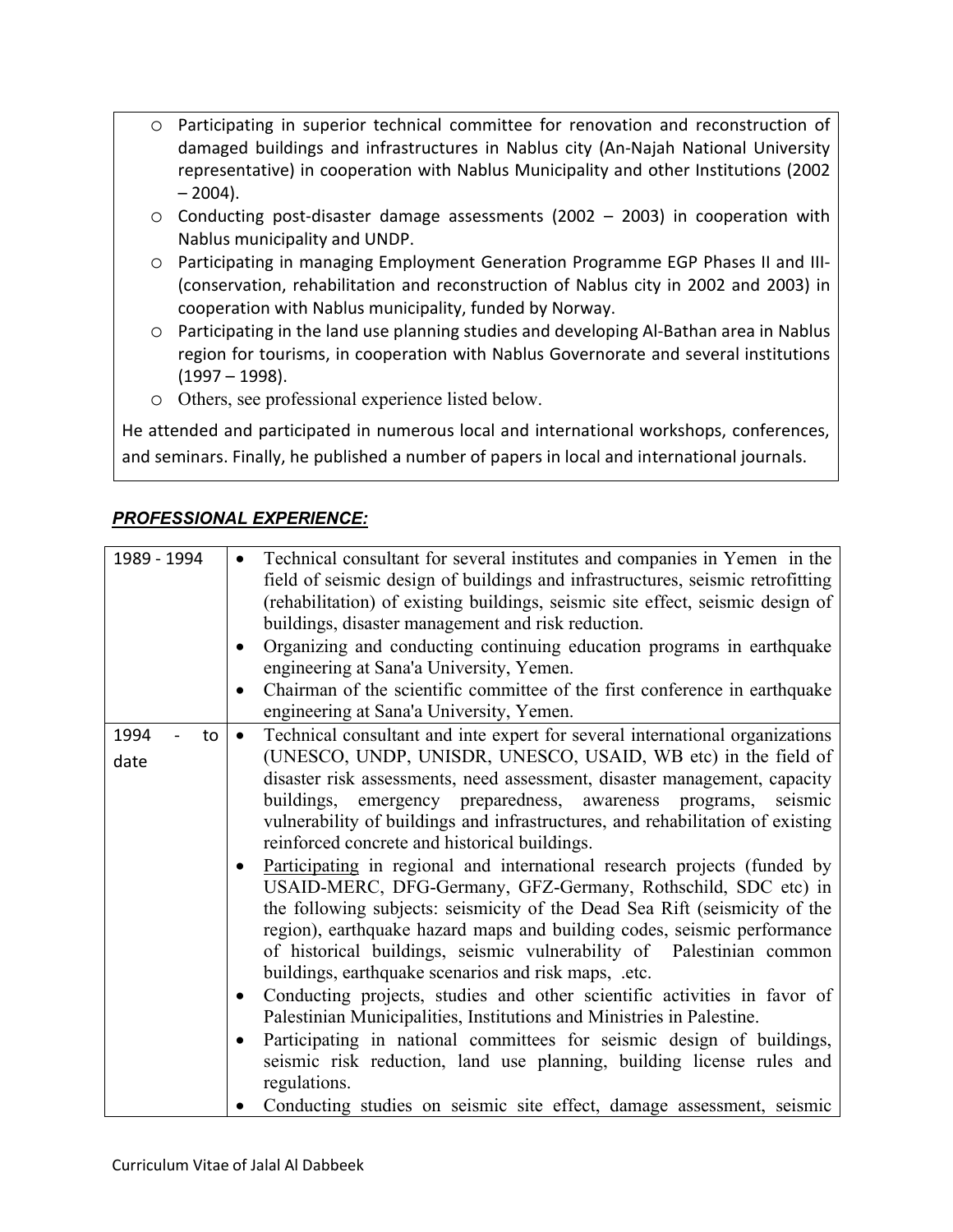| rehabilitation of existing buildings, risk assessment, risk maps and seismic                                                                                                                                                                                                                                                                                                                                                                                                                                                                                                                                                                                                                                                                                                                                             |
|--------------------------------------------------------------------------------------------------------------------------------------------------------------------------------------------------------------------------------------------------------------------------------------------------------------------------------------------------------------------------------------------------------------------------------------------------------------------------------------------------------------------------------------------------------------------------------------------------------------------------------------------------------------------------------------------------------------------------------------------------------------------------------------------------------------------------|
| design of buildings and infrastructures.                                                                                                                                                                                                                                                                                                                                                                                                                                                                                                                                                                                                                                                                                                                                                                                 |
| Conducting training courses in seismic design of buildings, disaster risk<br>$\bullet$<br>reduction (DRR) in cooperation with related Palestinian Institutions<br>(Municipalities and Ministries) in addition to many NGOs.<br>Conducting public awareness programmes on disaster risk reduction for<br>$\bullet$                                                                                                                                                                                                                                                                                                                                                                                                                                                                                                        |
| individual citizens, professionals and decision makers, through public<br>lectures, workshops and reports.                                                                                                                                                                                                                                                                                                                                                                                                                                                                                                                                                                                                                                                                                                               |
| Served as a consultant for the USAID project to reform the Palestinian<br>$\bullet$<br>healthcare sector, known as "the Flagship Project". As a part of this served<br>as the principal preparer of an Emergency Preparedness and Response Plan<br>outlining the current state of preparedness in health sector and the steps to<br>increase its disaster resiliency. This included field assessment (non<br>structural seismic vulnerability assessment of hospitals and health centers),<br>meetings with engineers and decision makers in the ministry of health, as<br>well as public awareness campaigning $(2010 – 2011)$ .<br>Supervising many Master's dissertations in Earthquake Engineering and<br>$\bullet$<br>related subjects<br>Developing and conducting academic courses for different faculties of the |
| An Najah National University on seismic risk mitigation, seismic design of<br>buildings and retrofitting of existing buildings, disaster management and<br>emergency response.                                                                                                                                                                                                                                                                                                                                                                                                                                                                                                                                                                                                                                           |
| Chairman of the organizing committee of the first Palestinian symposium<br>$\bullet$<br>on seismic risk mitigation, June 1996.                                                                                                                                                                                                                                                                                                                                                                                                                                                                                                                                                                                                                                                                                           |
| Participating in national and international conferences, symposiums,<br>$\bullet$<br>meetings, and workshops in the field of seismic hazard mitigation,<br>earthquake engineering, land use policy and disaster risk reduction DRR<br>(risk assessment and risk management).<br>Establishing the Earth Sciences and Seismic Engineering Center at An-<br>$\bullet$                                                                                                                                                                                                                                                                                                                                                                                                                                                       |
| Najah National University, Palestine, Oct. 1996.                                                                                                                                                                                                                                                                                                                                                                                                                                                                                                                                                                                                                                                                                                                                                                         |
| Raising awareness through hundreds of talks broadcast by mass local and<br>$\bullet$<br>International media (TV and radio).<br>Others.<br>$\bullet$                                                                                                                                                                                                                                                                                                                                                                                                                                                                                                                                                                                                                                                                      |
|                                                                                                                                                                                                                                                                                                                                                                                                                                                                                                                                                                                                                                                                                                                                                                                                                          |

### **COURSES TAUGHT:**

### **BACHELOR COURSES:**

- Earthquakes and Risk Mitigation
- Earthquake resistant buildings design
- Modern Structural Systems
- Reinforced Concrete (1)
- Architectural Design of Earthquake-Resistant Buildings
- Disaster Management and Emergency Response (Disaster Risk Reduction).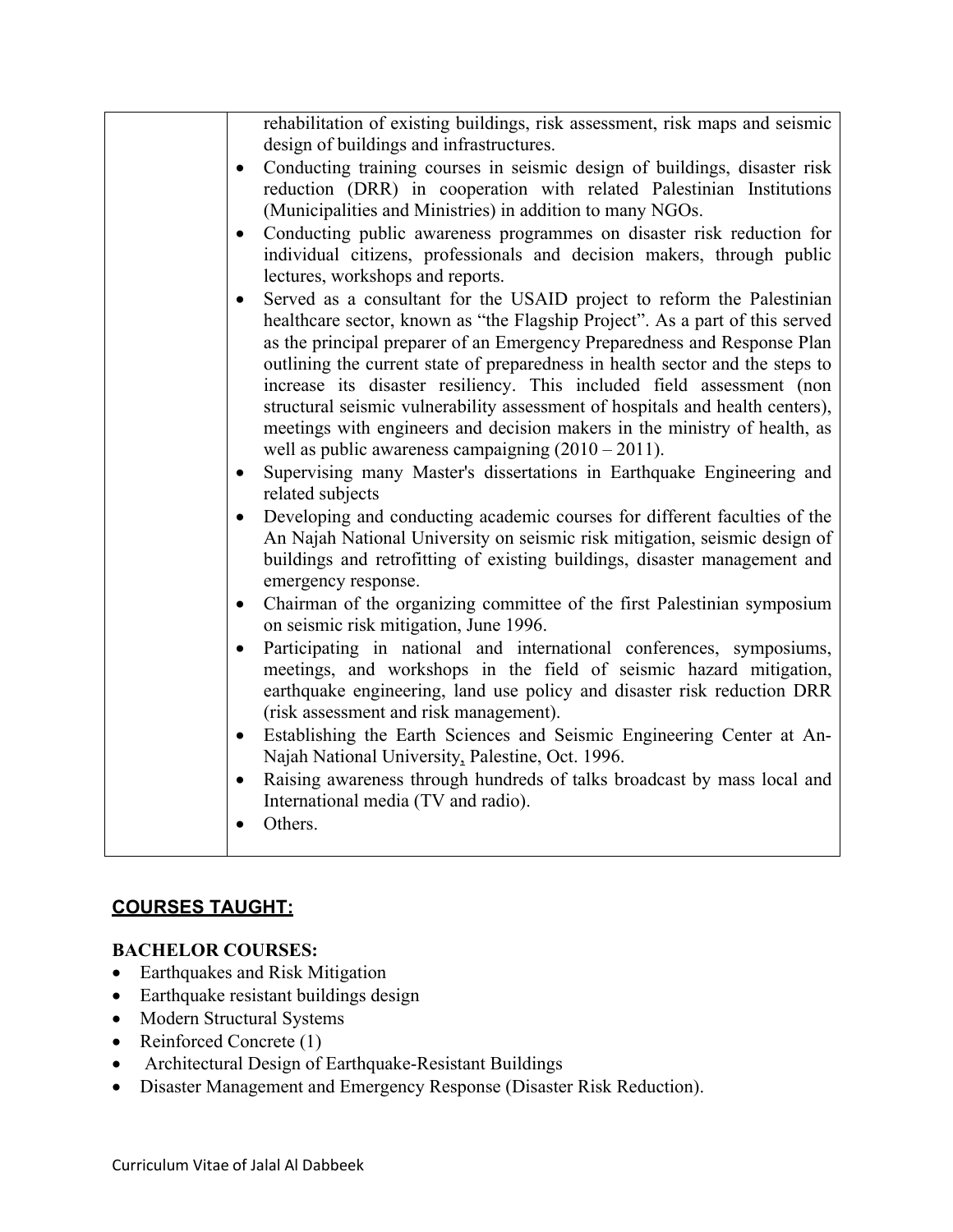#### **MASTER LEVEL COURSES:**

- Land Use Planning and Risk Maps
- Earthquake resistant buildings design

## **PUBLICATIONS AND RESEARCH:**

- Publishing scientific papers in the field of seismic design of buildings, risk mitigation, site effect, risk assessment, disaster management and seismic vulnerability of buildings through conferences, journals, workshops, symposiums, and magazines.
- Publishing three books: "Earthquakes and Our Readiness", Seismic Risk Mitigation and Architectural Design of Earthquake-Resistant Buildings.
- Publishing bulletins to civil and architectural engineers about the general recommendations of seismic design of buildings.
- Publishing seismic bulletins to the public in the field of safety guidelines.
- Publishing awareness materials through national newspaper, journals, and magazines, and conducting special programs, courses, lectures and interviews concerning public awareness programs.

### **Selected Publications (in last 5 years):**

Jalal Al Dabbeek, (2007), "Vulnerability and Seismic Performance of Palestinian Common Buildings in West Bank- Case Study-', Islamic University, ISSN 1726-68-7, Vol.15, No.1, pp 193-217 . (In Arabic language).

Jalal Al Dabbeek, (2007),"Earthquakes and Our Readiness", a research book in a Arabic language, An - Najah National University, Dean of Research- Pub- 2007.

Jalal Al Dabbeek, (2009), "Earthquakes and Risk Mitigation", engineering course for nonengineers, An - Najah National University, Dean of Research- Pub- 2009, (a book in Arabic language).

Al Dabbeek, J., and El-Kelani R., (2008), "Rapid Assessment of Seismic Vulnerability in Palestinian Refugee Camps", Journal of Applied Sciences, Journal of Applied Sciences (8): pp 1371-1382, ISSN 1812-5624008 Asian Network for Scientific Information.

Al Dabbeek, J., and El-Kelani R., (2008), "Site Effect and Expected Seismic Performance of Buildings in Palestine-Case Study: Nablus City". Seismic Engineering International Conference, MERCEA'08, 08-11 July 2008, T2-A-54, Reggio Calabria and Messina, Italy

Al Dabbeek, J., and El-Kelani R., (2008), " Threat of Natural Disasters on Urban Planning in